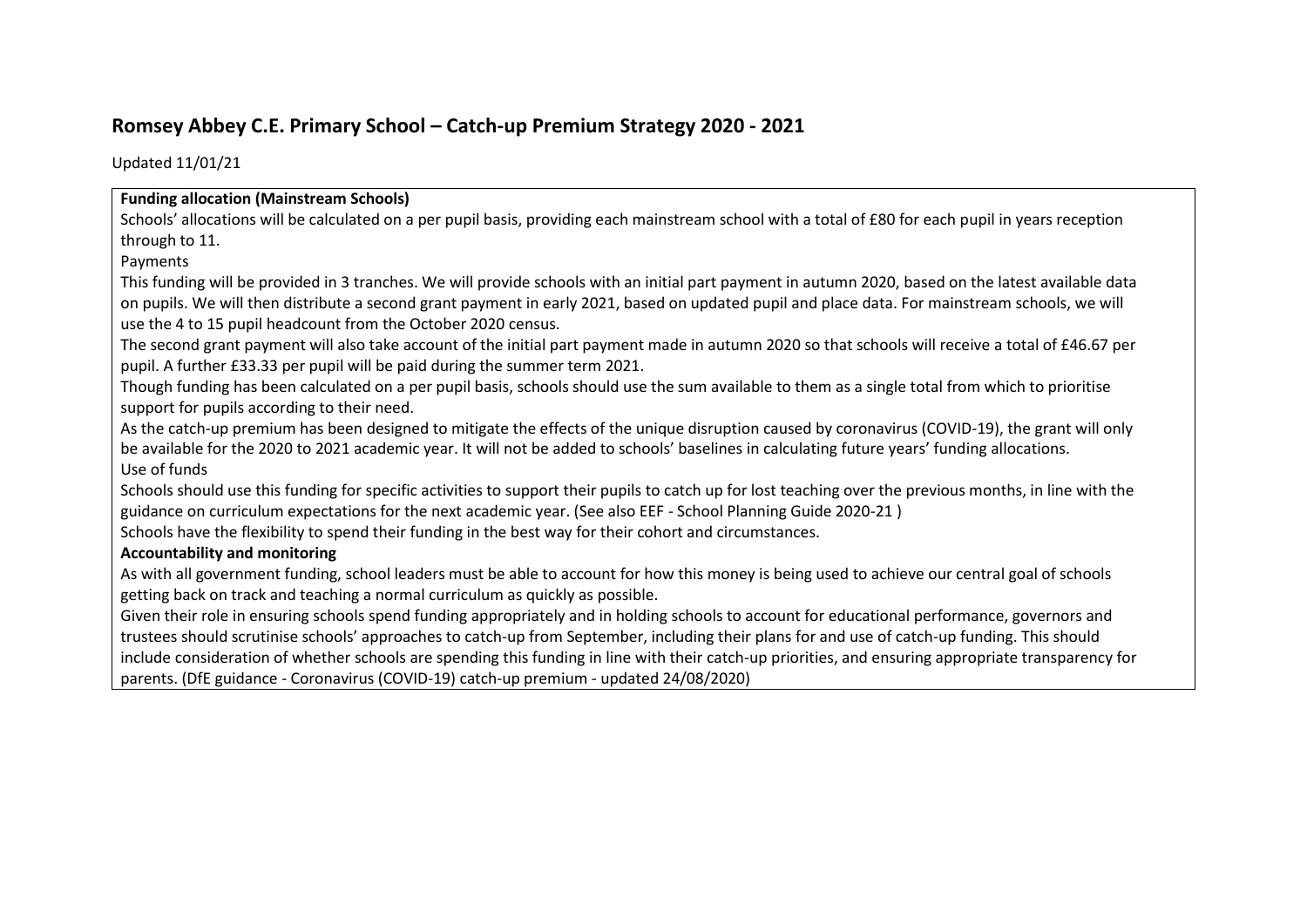#### School Overview

| Number of pupils in school  | 184              |  |
|-----------------------------|------------------|--|
| Proportion of disadvantaged | 32.6%            |  |
| Catch-up Premium allocation | £14,720          |  |
| <b>Publish Date</b>         | October 2020     |  |
| <b>Review Dates</b>         | December 2020    |  |
|                             | April 2021       |  |
|                             | <b>July 2021</b> |  |
| Statement created by        | Julie Symonds    |  |
| Governor Lead               | Jemma Jones      |  |

Context of the school and rationale for the strategy (With specific reference to the impact of COVID 19)

Romsey Abbey CE Primary School is located in the centre of the small Market Town of Romsey; the level of disadvantage in our school is high compared to many of the other schools' in Hampshire. With presently 32.6% of children in receipt of pupil premium funding. We strive to ensure that the individual needs of our pupils are met, including those of our most vulnerable pupils. We ensure that appropriate provision is made for pupils who belong to vulnerable groups, ensuring that the needs of such pupils are adequately assessed and addressed. All our work through the Catch Up Premium Strategy will be aimed at accelerating progress and overcoming barriers, in order to address any regression in learning. The vast majority of our pupils engaged at some level with the home learning provided over the summer term. This involved work being set by teachers and uploaded weekly to the school Website. Children downloaded the work and uploaded photos of completed work to Google Classroom. This medium was used to communicate daily with children and parents as well as daily phone calls to the most vulnerable pupils if they were not attending. We also utilised our subscriptions to Times Table Rock Stars and White Rose Maths to supplement on-line provision. School re-opened on the 01/06/2020 Y1 & Y6 and reached 93% of the 183 pupils by 29/06/20.

Teachers are currently undertaking assessments as children return to school in order to determine if children's learning has regressed.

Due to reduction in numbers of pupils, Governors had been planning to reduce the school from seven classes to six classes. This would have resulted in mixed age classes throughout the school. Upon news of the Catch-Up Grant, Governors revised their plan to maintain seven classes in order to keep class sizes small. The rationale for this decision was that pupil: teacher ratios would be low, pupils would remain with their peer group, Teacher/TAs would have a greater opportunity to work 1:1 and in small groups with the most vulnerable pupils.

| ישו. | .<br>- Miles<br>stones | Cost | nitoring<br>MC<br>. |
|------|------------------------|------|---------------------|
|------|------------------------|------|---------------------|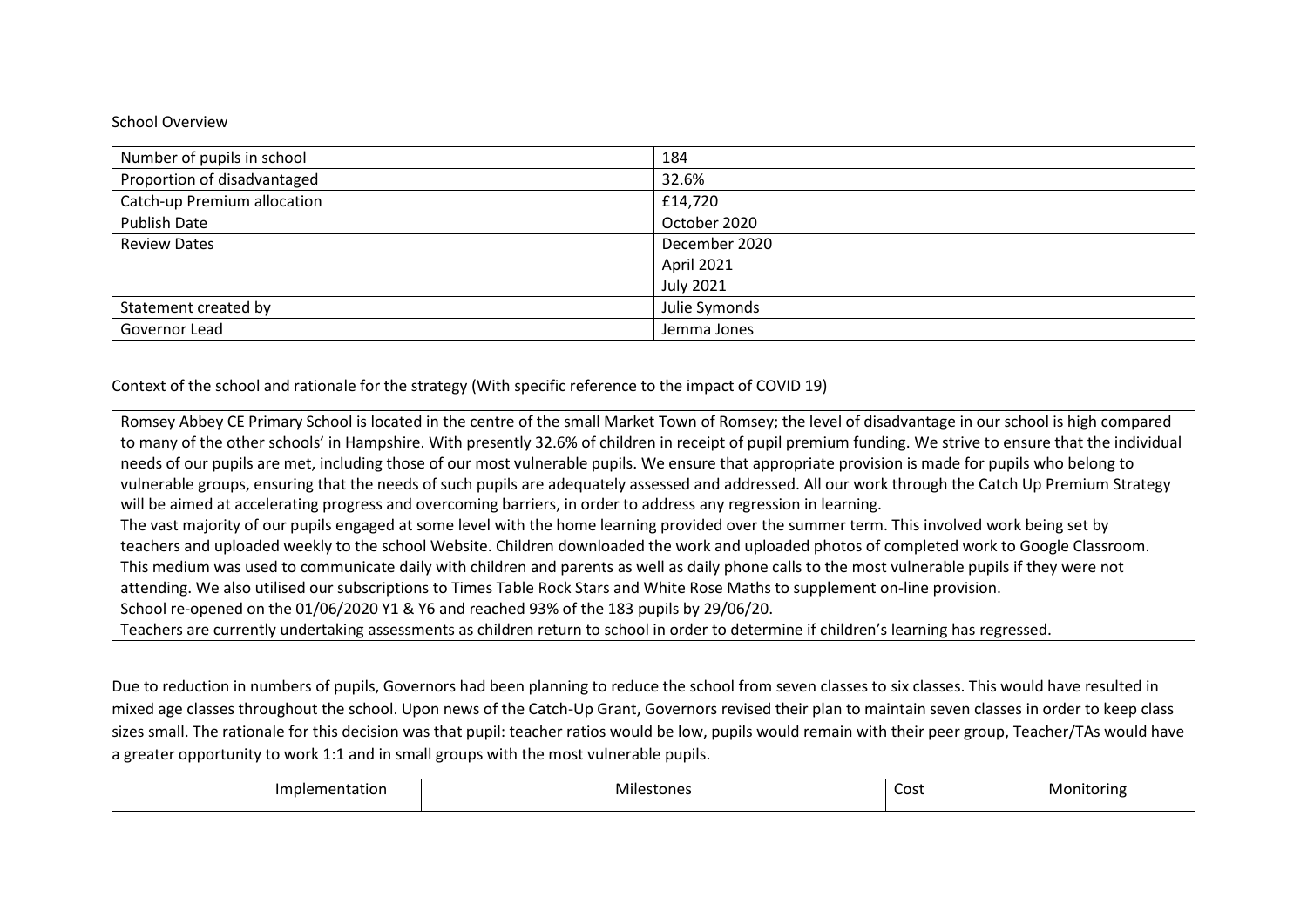| Chosen Action &            |                      | December 2020            | April 2021         | <b>July 2021</b>     |                        |                   |
|----------------------------|----------------------|--------------------------|--------------------|----------------------|------------------------|-------------------|
| Rational for the           |                      |                          |                    |                      |                        |                   |
| choice                     |                      |                          |                    |                      |                        |                   |
| One to One & Small         | Focus readers in     | Analysis of data -       | Analysis of data - | Analysis of data -   | £14,720 put            | Data analysis     |
| <b>Group Tuition EEF -</b> | every class $-1:1$   | 50% of targeted          | 75% of targeted    | 100% of targeted     | towards additional     |                   |
| 'There is extensive        | reading sessions     | children making          | children making    | children making      | teacher                | Notes from Pupil  |
| evidence                   |                      | accelerated              | accelerated        | accelerated          |                        | Progress meetings |
| supporting the             |                      | progress.                | progress           | progress             |                        | and Review        |
| impact of high             |                      |                          |                    |                      |                        |                   |
| quality 1:1 and            |                      | December 2020            |                    |                      |                        | Lesson drop-ins   |
| small group tuition        |                      | Reading 72%              |                    |                      |                        |                   |
| as a catch-up              |                      | Writing 55%              |                    |                      |                        | <b>Book Looks</b> |
| strategy.'                 |                      | Maths 55%                |                    |                      |                        |                   |
|                            |                      | of vulnerable pupils     |                    |                      |                        |                   |
|                            |                      | had made                 |                    |                      |                        |                   |
|                            |                      | accelerated              |                    |                      |                        |                   |
|                            |                      | progress.                |                    |                      |                        |                   |
| Intervention               | Participation in the | Identified staff to      | Staff to undertake | Pupils targeted will | <b>Accessing Trial</b> | Analysis of data  |
| Programmes EEF -           | NELI programme       | receive training         | initial assessment | have made at least   |                        |                   |
| 'In order to support       |                      | online (8-10 hours       | of all children in | the additional 2     |                        |                   |
| pupils who have            |                      |                          | Reception          | months progress      |                        |                   |
| fallen the behind          |                      | Packs in school          | Training completed | expected in the 20   |                        |                   |
| furthest, structured       |                      |                          | Intervention       | week programme       |                        |                   |
| interventions,             |                      |                          | started $-20$ week |                      |                        |                   |
| which may also be          |                      | December 2020            | programme          |                      |                        |                   |
| delivered one to           |                      | <b>Session materials</b> |                    |                      |                        |                   |
| one or in small            |                      | delivered to school.     |                    |                      |                        |                   |
| groups, are likely to      |                      | <b>Teacher &amp; TA</b>  |                    |                      |                        |                   |
| be necessary'.             |                      | identified               |                    |                      |                        |                   |
| Access to                  | Loan of laptops and  | 75% of pupils            | 100% of pupils     | 100% of pupils       | Accessing support      | Attendance at     |
| technology EEF -           | additional data      | accessing virtual        | accessing virtual  | accessing virtual    | & devices from DfE.    | morning &         |
| 'Pupil's access to         | allowance provided   | lessons due to           | lessons due to     | lessons due to       | Loan agreements        | afternoon Google  |
| technology has             | to enable children   | isolating/bubble         | isolating/bubble   | isolating/bubble     |                        | Meet sessions     |